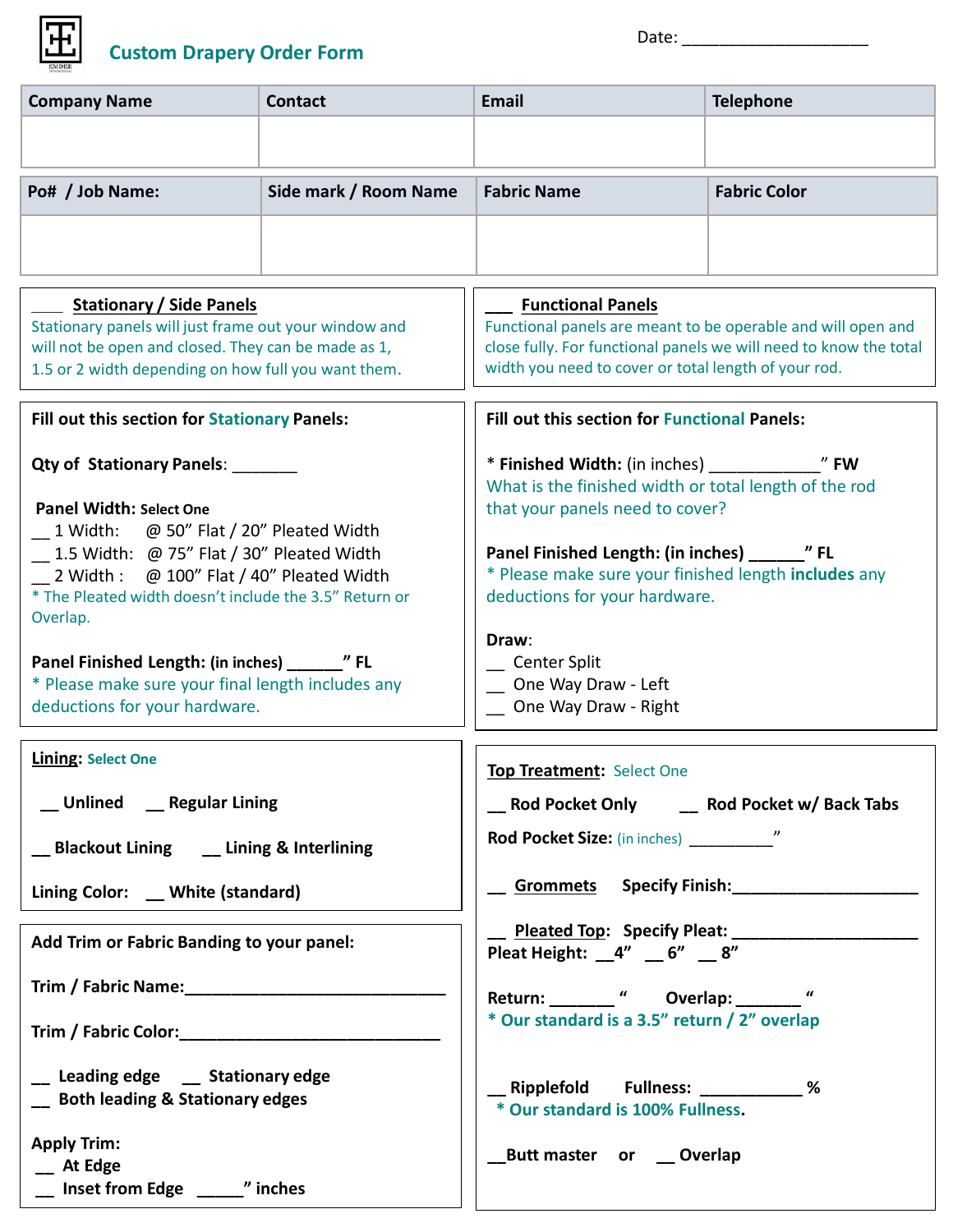### **Drapery Top Treatments**





The Rod Pocket & the Rod Pocket with Back Tabs are recommended for decorative side panels and are not best to use if you want functional panels that open and close. Our standard rod pocket size is 3", which will fit a rod up to  $1 \frac{3}{8}$ . Please specify if you need a bigger rod pocket.

2 Finger Pinch Pleat

2 Finger Euro Pleat



**3 Finger Pinch** 

**3 Finger Euro Pleat** 



**Goblet Pleat** 



A pleat is a small section of fabric at the panel heading that has been folded and sewn in place to create fullness. It creates a very beautiful, tailored look Drapery pins in the back of the pleat are then used to hang the panel from drapery rings or a traverse rod.

We do a standard 3.5" Return and 2" Overlap Please specify if you want a 4" or an 8" Pleat.

#### **FYI**

1 width Panel will pleat down to a 25" FW (5 Pleats / 7 Drapery Pins)

1.5 Width Panel will pleat down in a 37" FW (7 Pleats / 9 Drapery Pins)

2 width Panel will pleat down to 47" FW (10 Pleats / 12 Drapery Pins)

#### Ripplefold



Ripplefold is a contemporary top treatment that operates on a traverse rod, and is great for functional panels. We do not reccomend ripplefold for just side panels. A snap tape is sewn onto the top of the back of the panel and then snaps into carriers on the traverse rod. Please specify 60%, 80%, 100% or 120% fullness . Also we need to know if your panels will be center split, left draw or right draw. If it's a center draw, we need to know if the panels are to butt up against east other or overlap in the center.





**Grommet** SATIN<br>BRASS

Grommet Draperies feature a simple, folding style that is hung on a decorative decorative rod. You can choose from the finishes shown to match your rod.

Our standard grommet is a #12 with an Inside Diameter of 19/16" This grommet will accommodate rods up to a maximum of 1 3/8" diameter.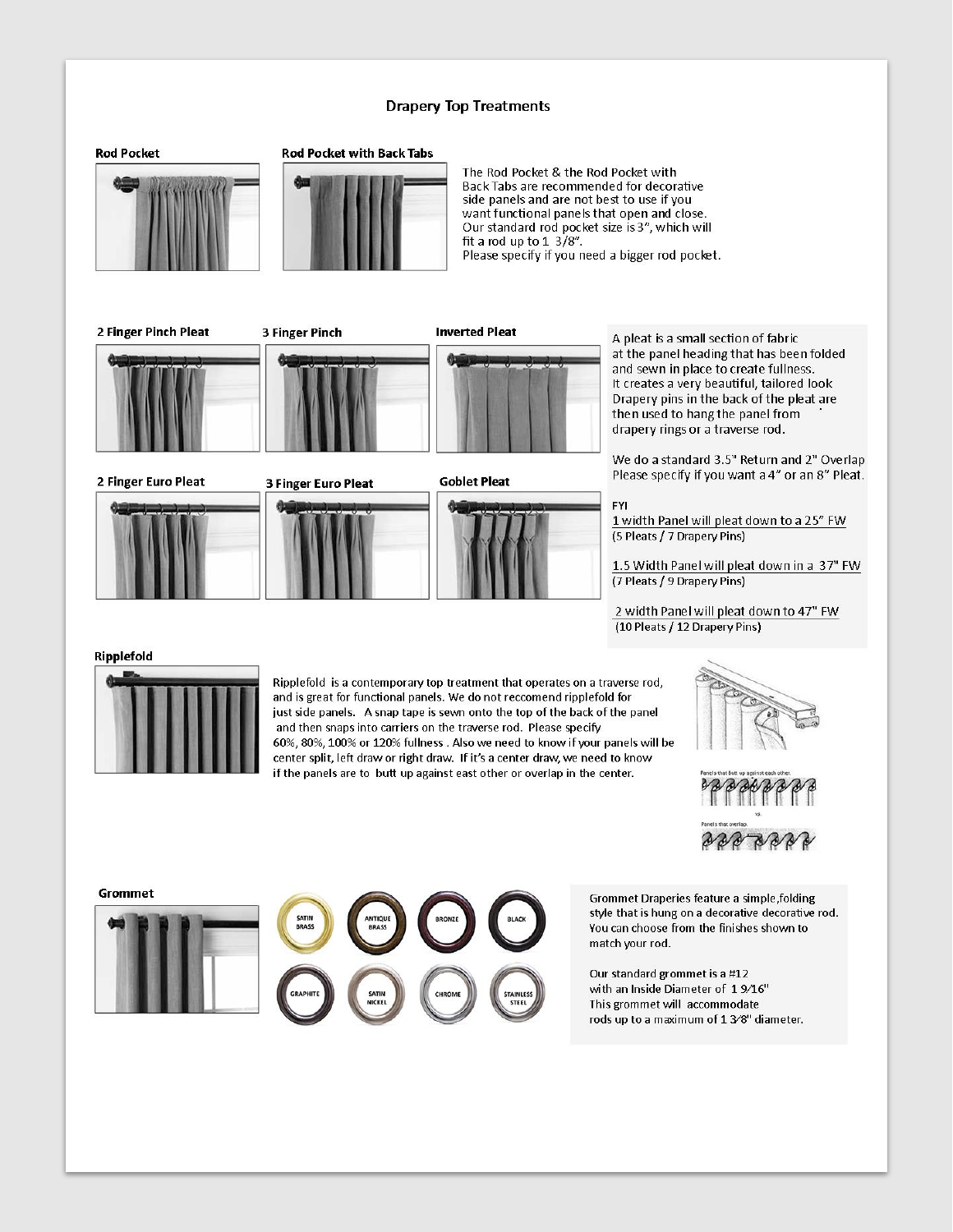# **Roman Shades Order Form**

| <b>Company Name</b>          | <b>Contact</b>        | Email                                                                                  | <b>Telephone</b>    |  |
|------------------------------|-----------------------|----------------------------------------------------------------------------------------|---------------------|--|
|                              |                       |                                                                                        |                     |  |
|                              |                       |                                                                                        |                     |  |
| Po# / Job Name:              | Side mark / Room Name | <b>Fabric Name</b>                                                                     | <b>Fabric Color</b> |  |
|                              |                       |                                                                                        |                     |  |
|                              |                       |                                                                                        |                     |  |
|                              |                       |                                                                                        |                     |  |
| <b>Specify Shade Style:</b>  |                       |                                                                                        |                     |  |
| Flat Relaxed London          |                       | Shade Width: " " Shade Height: \[\]                                                    | $\boldsymbol{\eta}$ |  |
| Mount: _ Inside or _ Outside |                       | Lining: _ Standard or _ Blackout                                                       |                     |  |
|                              |                       | <b>Control Type:</b> Cord Lock Continuous Chain <b>Control Position:</b> Left or Right |                     |  |

FYI – if the shade is over 42" wide than you should do the continuous chain pull instead of the cord pull, because the cord pull won't lock.



A Flat Roman Shade is completely flat when lowered but when raised, they fold into even stacks. A Relaxed Roman shade is flat when lowered, but when lifted, the fabric pulls into a "smile" as it stacks. A London Shade is like the relaxed shade, but it has inverted pleats that come in 10" from each side.